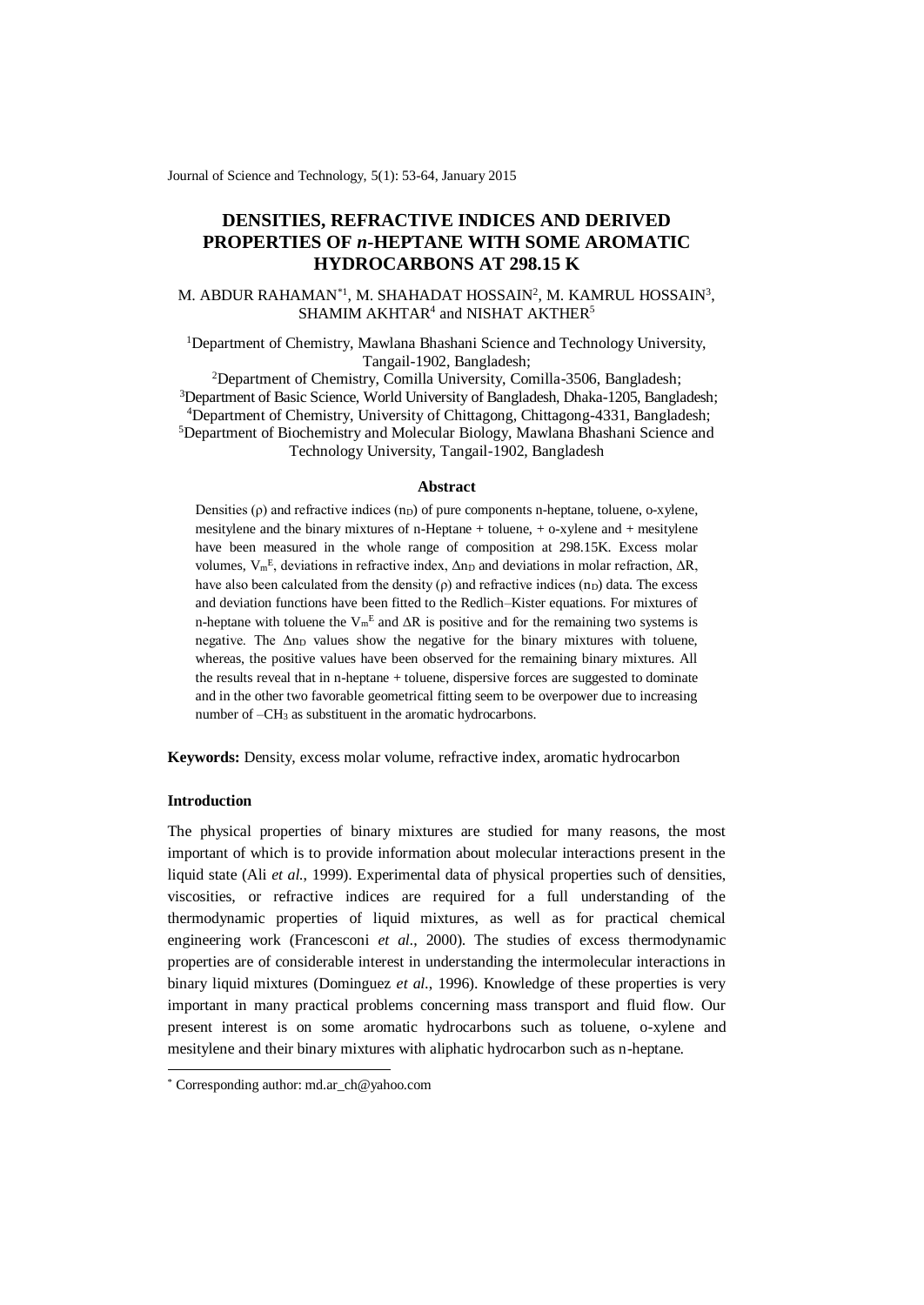A number of literature survey shows that some paper reported on the co-relation of refractive index with density (Fucaloro, 2002), excess molar volume (Giner *et al*., 2007 and Pineiro *et al*., 2000). Some researchers studied on the binary systems of a particular aromatic hydrocarbon with the series of aliphatic hydrocarbons (Iloukhani *et al*., 2006; Aminabhavi *et al*., 1997; Lal *et al*., 2000), on the other hand, some of them reported on a particular aliphatic hydrocarbon with the series of aromatic hydrocarbons (Diaz *et al*., 2001; Moravkova *et al*., 2008; Mutalik *et al*., 2006; Baylaucq *et al*., 1997; Diaz *et al*., 2002). Survey of the literatures further indicate that reports are very rare on the physical data of the binary mixtures of n-heptane with + toluene, o-xylene and mesitylene, where different numbers of  $-CH_3$  groups present at different positions in the aromatic rings. These will enable us to achieve the following goals: The effect of relative position and number of –  $CH<sub>3</sub>$  groups in the aromatic hydrocarbons on their volumetric as well as optical properties of all these binary mixtures. And hence, using these results more about the interaction as well as types of forces acting between aliphatic and aromatic hydrocarbons can be understood. Thus the present investigation reports on the density  $(\rho)$ , refractive index  $(n<sub>p</sub>)$ and some of their related properties for the binary mixtures of n-heptane + toluene, + oxylene and + mesitylene in the whole range of composition at 298.15 K.

# **Materials and Methods**

The experiment was conducted in the Professor Dr. Muhammad Abu Saleh Laboratory of the department of chemistry under the faculty of science, University of Chittagong, Chittagong, Bangladesh.

### *Materials*

Liquids used to prepare binary mixtures with quoted purities n-heptane (NHP): 99.6%, oxylene (OXN): 99.0% and mesitylene (MSN): 99% were procured from Aldrich Chemical Co. Ltd. and toluene (TN): >99% was from Merck.

#### *Density and refractive index measurements of pure and binary mixtures*

Each sample mixture was prepared, on mass basis, by mixing the calculated volumes of liquid components. The mass measurements were done with the help of an electronic balance (College B 204-S, METTLER TOLEDO) accurate up to  $\pm$  0.0001g. A set of eleven compositions was prepared for each system. Densities of the pure components and their compositions were measured with a 10  $\text{cm}^3$  bi-capilary pycnometer which was previously calibrated with twice distilled water. The mixtures were prepared by mixing known masses of pure liquids in air tight, narrow-mouth ground stopper bottles taking due precautions to minimize evaporation losses. The mole fraction was accurate up to 10<sup>-4</sup>, while the uncertainty in the measured density was estimated as  $\pm$  1 × 10<sup>-4</sup> g.cm<sup>-3</sup>.

The refractive indices were measured with thermostated Abbe refractometer (Bellingham & Stanley Ltd) using sodium D-light at 589 nm with reproducibility in the refractive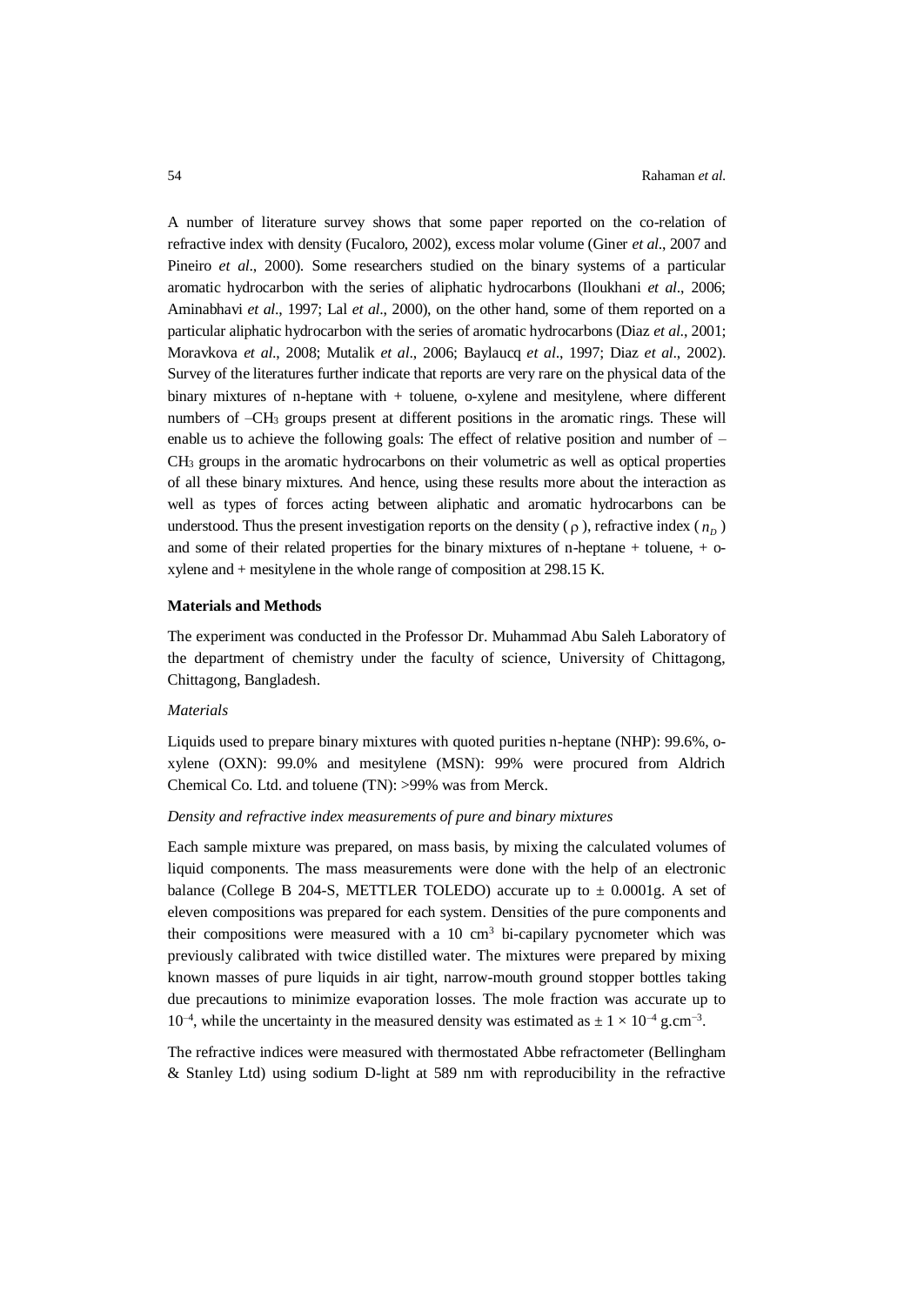index data of 10<sup>-4</sup>. The experimental densities ( $\rho$  / g.cm<sup>-3</sup>) and refractive index ( $n<sub>p</sub>$ ) along with reported data are tabulated in Table 1 and are found to be in good agreement with literature values.

### **Results and Discussion**

#### *Density*

Measured densities ( $\rho$ ) of n-haptane (NHP) + toluene (TN), NHP + o-xylene (OXN) and NHP + mesitylene (MSN) in the whole range of composition at 298.15 K are summarized in Table 2. Fig. 1 indicates the comparative diagram for  $\rho$  against the mole fraction of aromatic hydrocarbons,  $x_2$  at 298.15 K.  $\rho$  values are fitted by a five-degree polynomial equation of the form:

$$
\rho / g.cm^{-3} = \sum_{i=0}^{n} a_i x_2^i \tag{1}
$$

## **Table 1.** Comparison of experimental density ( $\rho$ / g.cm<sup>-3</sup>) and refractive index ( $n<sub>D</sub>$ ) of pure **liquids with literature values at 298.15 K**

| Sample     |                         | $p/g.cm^{-3}$          | $n_{\rm D}$ |                       |  |  |
|------------|-------------------------|------------------------|-------------|-----------------------|--|--|
|            | This work<br>Literature |                        | This work   | Literature            |  |  |
| n-heptane  | 0.6794                  | $0.6794$ <sup>a</sup>  | 1.38485     | 1.38512 <sup>a</sup>  |  |  |
| Toluene    | 0.8623                  | 0.86220 <sup>b</sup>   | 1.49396     | 1.4939c               |  |  |
| o-Xylene   | 0.8758                  | $0.87553$ <sup>d</sup> | 1.50226     | $1.5028$ <sup>e</sup> |  |  |
| Mesitylene | 0.8616                  | 0.86120 <sup>f</sup>   | 1.49628     | $1.4961$ <sup>f</sup> |  |  |

<sup>a</sup>Ref-[Rodriguez et al., 2003], <sup>b</sup>Ref-[Al-Kandary et al., 2006], <sup>c</sup>Ref-[Aminabhavi et al., 1999], <sup>d</sup>Ref-[Al-Kandary *et al*., 2006], <sup>e</sup>Ref-[Bhatia *et al*., 2011], <sup>f</sup>Ref-[Baragi *et al*., 2006]

**Table 2. Densities,**  $\rho$  **(g.cm<sup>-3</sup>) and excess molar volumes,**  $V_m^E$  **(cm<sup>3</sup> .mol<sup>-1</sup>) of the systems of NHP**  $(x_1)$  + **TN**  $(x_2)$ , + **OXN**  $(x_2)$  and + MSN  $(x_2)$  for different molar ratios at 298.15 K

| $x_2$                    | $\rho$ | $V_m^E$ | $x_2$                  | $\rho$ | $V_m^E$   | X <sub>2</sub>            | $\rho$ | $V_m^E$   |  |
|--------------------------|--------|---------|------------------------|--------|-----------|---------------------------|--------|-----------|--|
| NHP $(x_1)$ + TN $(x_2)$ |        |         | NHP $(x_1) + OXN(x_2)$ |        |           | NHP $(x_1)$ + MSN $(x_2)$ |        |           |  |
| 0.0000                   | 0.6794 | 0.0000  |                        |        |           |                           |        |           |  |
| 0.1001                   | 0.6927 | 0.0703  | 0.1001                 | 0.6960 | $-0.0310$ | 0.1000                    | 0.6969 | $-0.0364$ |  |
| 0.1991                   | 0.7067 | 0.1208  | 0.2000                 | 0.7133 | $-0.0845$ | 0.1993                    | 0.7146 | $-0.0980$ |  |
| 0.3002                   | 0.7220 | 0.1431  | 0.3005                 | 0.7313 | $-0.1242$ | 0.3000                    | 0.7327 | $-0.1479$ |  |
| 0.3996                   | 0.7380 | 0.1599  | 0.3999                 | 0.7498 | $-0.1641$ | 0.4000                    | 0.7508 | $-0.1809$ |  |
| 0.5000                   | 0.7552 | 0.1746  | 0.5000                 | 0.7690 | $-0.1748$ | 0.5000                    | 0.7690 | $-0.1933$ |  |
| 0.6000                   | 0.7736 | 0.1668  | 0.6002                 | 0.7890 | $-0.1869$ | 0.5998                    | 0.7872 | $-0.1750$ |  |
| 0.6999                   | 0.7934 | 0.1345  | 0.7001                 | 0.8095 | $-0.1581$ | 0.6992                    | 0.8054 | $-0.1345$ |  |
| 0.8001                   | 0.8147 | 0.0984  | 0.8001                 | 0.8308 | $-0.1195$ | 0.7990                    | 0.8239 | $-0.0992$ |  |
| 0.9001                   | 0.8376 | 0.0532  | 0.9000                 | 0.8530 | $-0.0856$ | 0.9000                    | 0.8428 | $-0.0589$ |  |
| 1.0000                   | 0.8623 | 0.0000  | 1.0000                 | 0.8758 | 0.0000    | 1.0000                    | 0.8616 | 0.0000    |  |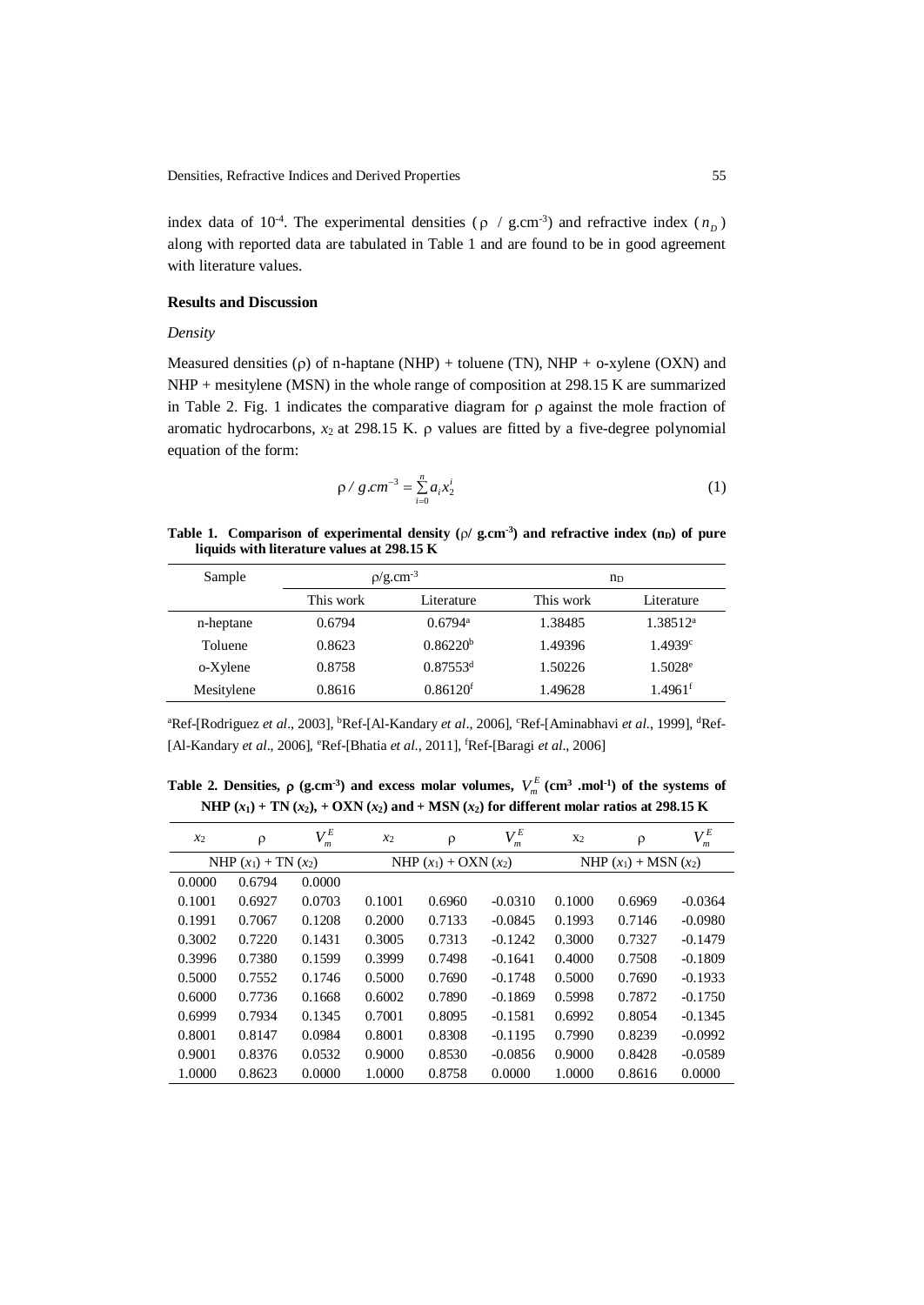All the coefficients  $a_i$  and the relevant  $\mathbb{R}^2$  are expressed in Table 3.  $\rho$  of the pure liquids varies in the order:  $OXN > MSN \geq TN > NHP$ . For the binary systems,  $\rho$  increases systematically as the concentration of the aromatic hydrocarbon increases and the increasing order follows:  $NHP + OXN > + MSN > + TN$ .

### *Excess molar volumes*

The excess molar volumes,  $V_m^E$  of the binary mixtures were calculated from the densities of the pure liquids and their mixtures using the equation (Tejraj, 1999):

$$
V_m^E = \left[ \frac{x_1 M_1 + x_2 M_2}{\rho} \right] - \left[ \frac{x_1 M_1}{\rho_1} + \frac{x_2 M_2}{\rho_2} \right]
$$
 (2)

where,  $M_1$  and  $M_2$  represent the molar masses,  $\rho_1$  and  $\rho_2$  are the densities and  $x_1$  and  $x_2$ are the mole fraction of components 1 and 2, respectively and  $\rho$  is the density of the mixture. All the  $V_m^E$  values for the systems of NHP + TN, + OXN and + MSN are listed in Table 2. Fig. 2 represents the comparative diagram for  $V_m^E$  of the three systems against *x*<sup>2</sup> at 298.15 K. Each set of results were fitted by the Redlich-Kister equation (Redlich *et al*., 1948):

$$
Y^{E} = x_{2} \left(1 - x_{2}\right) \sum_{i=0}^{n} A_{i} \left(2x_{2} - 1\right)^{i} \tag{3}
$$

where,  $Y^E \equiv (V_m^E \text{ or } \Delta n_D \text{ or } \Delta R)$  and  $A_i$  is the polynomial fitting coefficient. The standard deviation,  $\sigma$ , followed the equation:

$$
\sigma = \left[ \frac{\sum (Y_{\text{exp}} - Y_{\text{cal}})^2}{n - p - 2} \right]^{\frac{1}{2}}
$$
(4)

where,  $Y_{\text{exp}}$  and  $Y_{\text{cal}}$  are the experimental and calculated values of the property, n the total number of compositions for a particular system and p is the number of coefficients. In the whole range of composition  $V_m^E$  are found to be positive for NHP + TN, whereas, they are negative for NHP + OXN and NHP + MSN systems.

Table 3. Coefficients,  $a_i$  of polynomial equation for density,  $\rho$  (g.cm<sup>-3</sup>) and Fitting coefficients,  $A_i$  & standard deviation,  $\sigma$  for excess molar volumes,  $V_m^E$  (cm<sup>3</sup>,mol<sup>-1</sup>) of the systems of **NHP**  $(x_1)$  + **TN**  $(x_2)$ , + **OXN**  $(x_2)$  and + **MSN**  $(x_2)$ 

| a <sub>0</sub>            | a <sub>1</sub> | a <sub>2</sub> | a <sub>3</sub> | a <sub>4</sub> | a <sub>5</sub> | $\mathbb{R}^2$ |  |  |  |
|---------------------------|----------------|----------------|----------------|----------------|----------------|----------------|--|--|--|
| NHP $(x_1)$ + TN $(x_2)$  |                |                |                |                |                |                |  |  |  |
| 0.679                     | 0.128          | 0.046          | $-0.010$       | 0.027          | $-0.008$       | 1.000          |  |  |  |
| NHP $(x_1) + OXN(x_2)$    |                |                |                |                |                |                |  |  |  |
| 0.679                     | 0.161          | 0.043          | $-0.029$       | 0.033          | $-0.011$       | 1.000          |  |  |  |
| NHP $(x_1)$ + MSN $(x_2)$ |                |                |                |                |                |                |  |  |  |
| 0.679                     | 0.172          | 0.029          | $-0.052$       | 0.049          | $-0.016$       | 1.000          |  |  |  |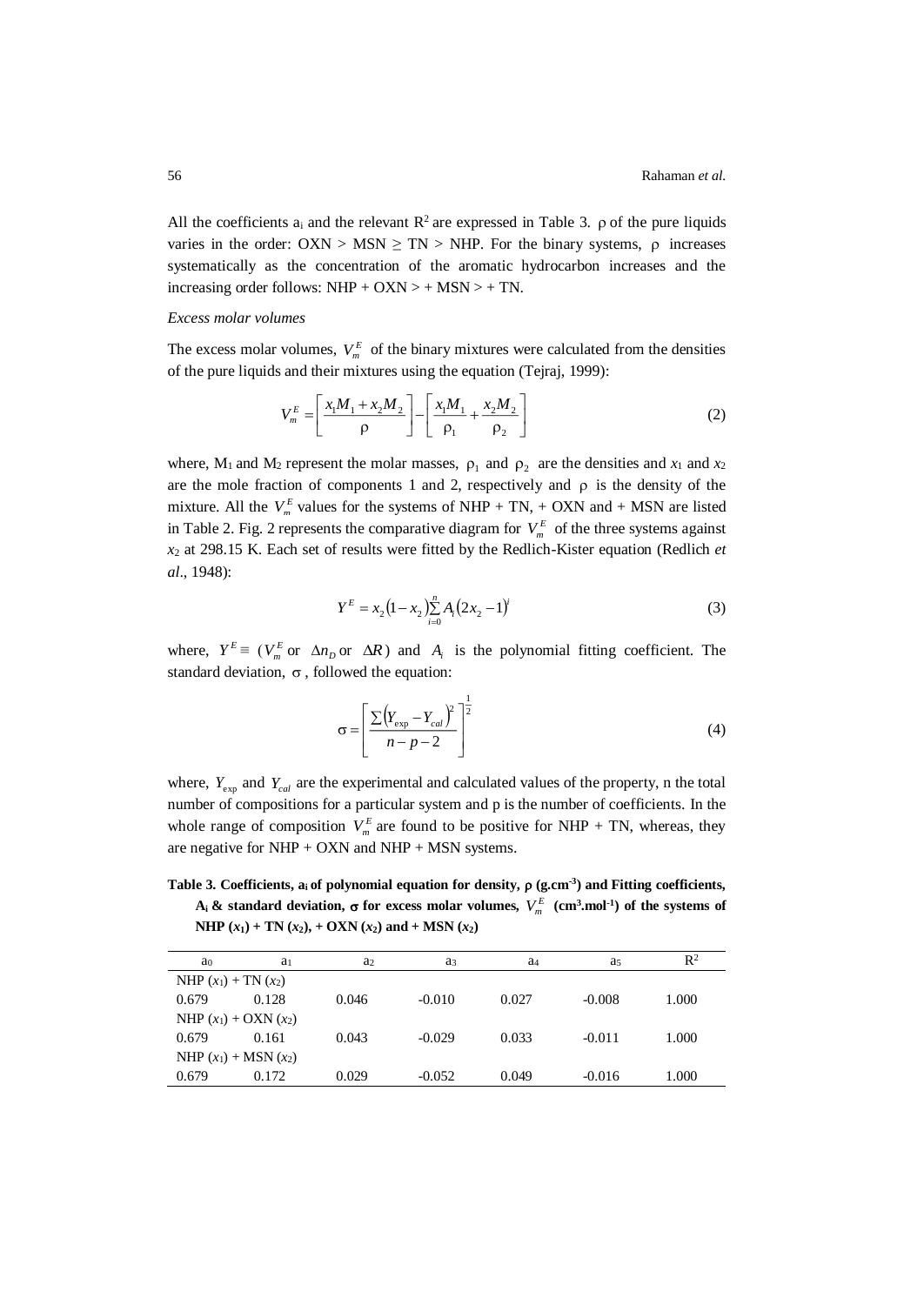The above behavior can be explained as follows. From the structural point of view, all the molecules in NHP being non-polar as well as linear are bonded by only weak van der Waals forces. The molecules of TN, OXN and MSN all being methyl substituted benzenes, on the other hand, are termed as very weakly polar as envelopes of electron clouds exist above and below their disc/plate-shaped structures. So, unlike NHP, these aromatic hydrocarbons (TN, OXN and MSN) are considered as weakly associative with their weak  $\pi$ -π and dipole-dipole interactions in addition to simple van der Waals forces. Therefore, when a small amount of these aromatic hydrocarbons is added to NHP separately, at the initial stage the liquid structures of TN/ OXN/ MSN are destroyed and they disperse within NHP. As the concentration of TN/ OXN/ MSN in NHP increases further, both the components disperse in each other in greater proportions. At this stage, as there is little scope for specific interaction between the aliphatic and aromatic hydrocarbons, gradual increment of  $V_m^E$  continues until it reaches the composition of maximum. But this is found to be true only for the system of NHP + TN. Afterwards,  $V_m^E$ starts to decrease following the continuous restructuring of the monomeric TN's into their dimeric / segregated structures, so that, a single positive lobe is formed in the NHP + TN system with the maximum at  $x_2 = 0.5$ .

It is generally expected that, in all the systems of NHP + TN, NHP + OXN and NHP + MSN, there should be a volume expansion at all compositions. However, it is striking to note that although the excess molar volumes  $(V_m^E)$  are all positive in the first system, these are all negative in the latter two [Fig. 2]. Similar results of positive  $V_m^E$  for NHP + TN and negative for NHP + OXN system are also observed by Illukhani *et al*. (2006) and Diaz *et al*. (2001) respectively at 298.15 K.



**Fig. 1.** Comparison of densities,  $\rho$ , for the systems of NHP  $(x_1) + TN(x_2)$  ( $\Box$ ), + OXN  $(x_2)$  ( $\Delta$ ) and + MSN  $(x_2)$  (o) at 298.15 K.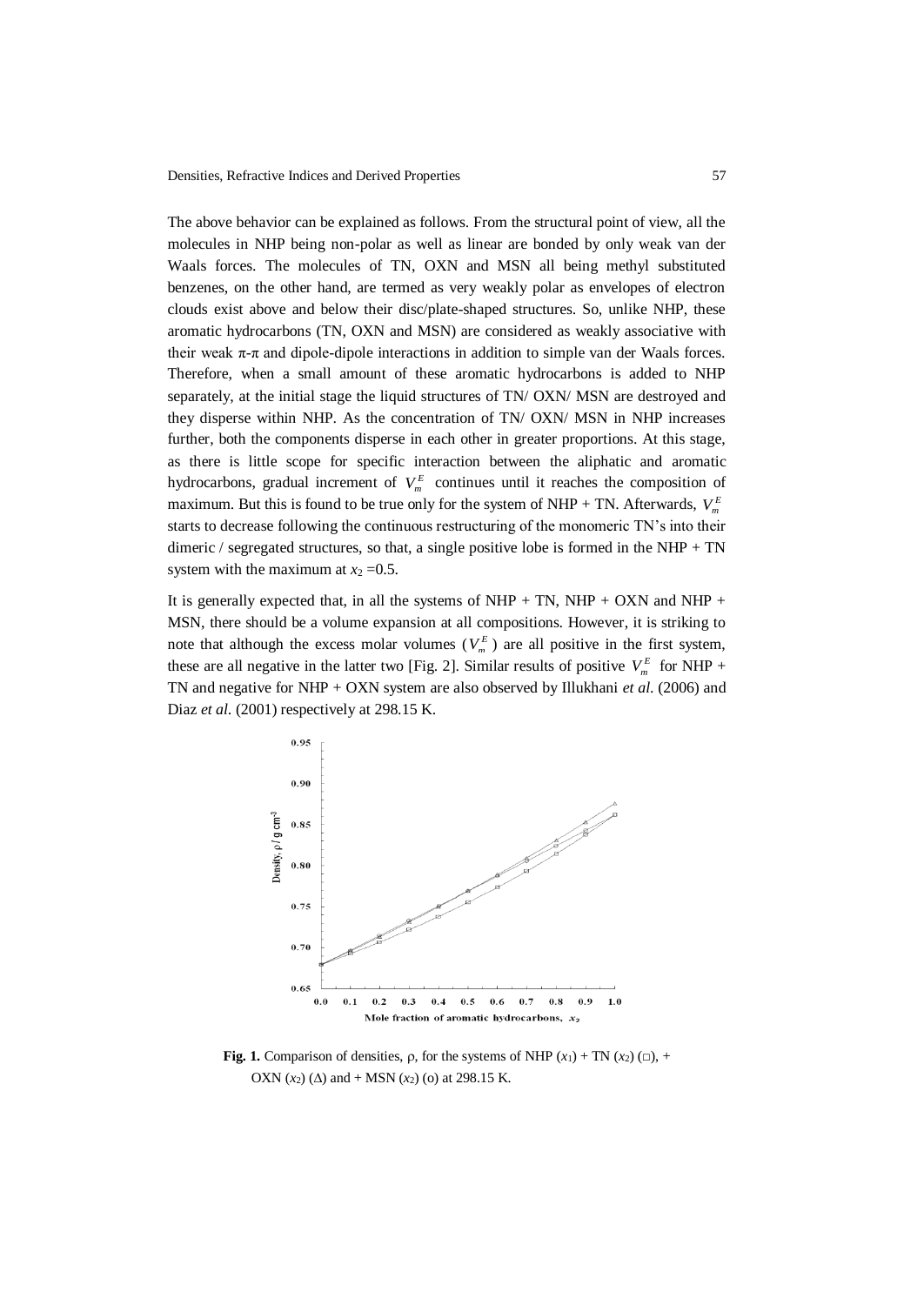

**Fig. 2.** Comparison of excess molar volumes,  $V_m^E$ , for the systems of NHP  $(x_1)$  + TN  $(x_2)$  ( $\Box$ ), + OXN  $(x_2)$  ( $\Delta$ ) and + MSN  $(x_2)$  (o) at 298.15 K.

As any disruption in ordered structures of pure components during the formation of the mixture leads to positive contribution, while, an order formation leads to negative contribution to  $V_m^E$ , in NHP + OXN and NHP + MSN systems the so called 'ordering' possibly arises from favourable geometrical fitting/packing of the component molecules. The ordering seems to outweigh the molecular 'disordering' associated with dispersive forces explicitly, leading to overall volume contraction. Hence the resultant  $V_m^E$ 's are observed to be negative at all compositions in both the systems.

# *Refractive Indices*

Refractive indices  $(n_D)$  of the three binary systems are measured at 298.15 K in the whole range of composition and the results are placed in Table 4. Any system with higher density hinders passage the light should have higher *n<sup>D</sup>* values. This accounts for the observed  $n<sub>D</sub>$  to follow the same trend and same order as  $\beta$  follows for all the pure liquids as well as their mixtures at all compositions. That means, *n<sup>D</sup>* increases as: OXN > MSN >  $TN$  > NHP and NHP + OXN > NHP + MSN > NHP + TN.

#### *Deviations in Refractive Index*

For each system, deviation in refractive index  $(\Delta n_D)$  of a particular composition is estimated by following equation (Brocos *et al*., 2003):

$$
\Delta n_D = n_D - \sum \varphi_i n_{Di} \tag{5}
$$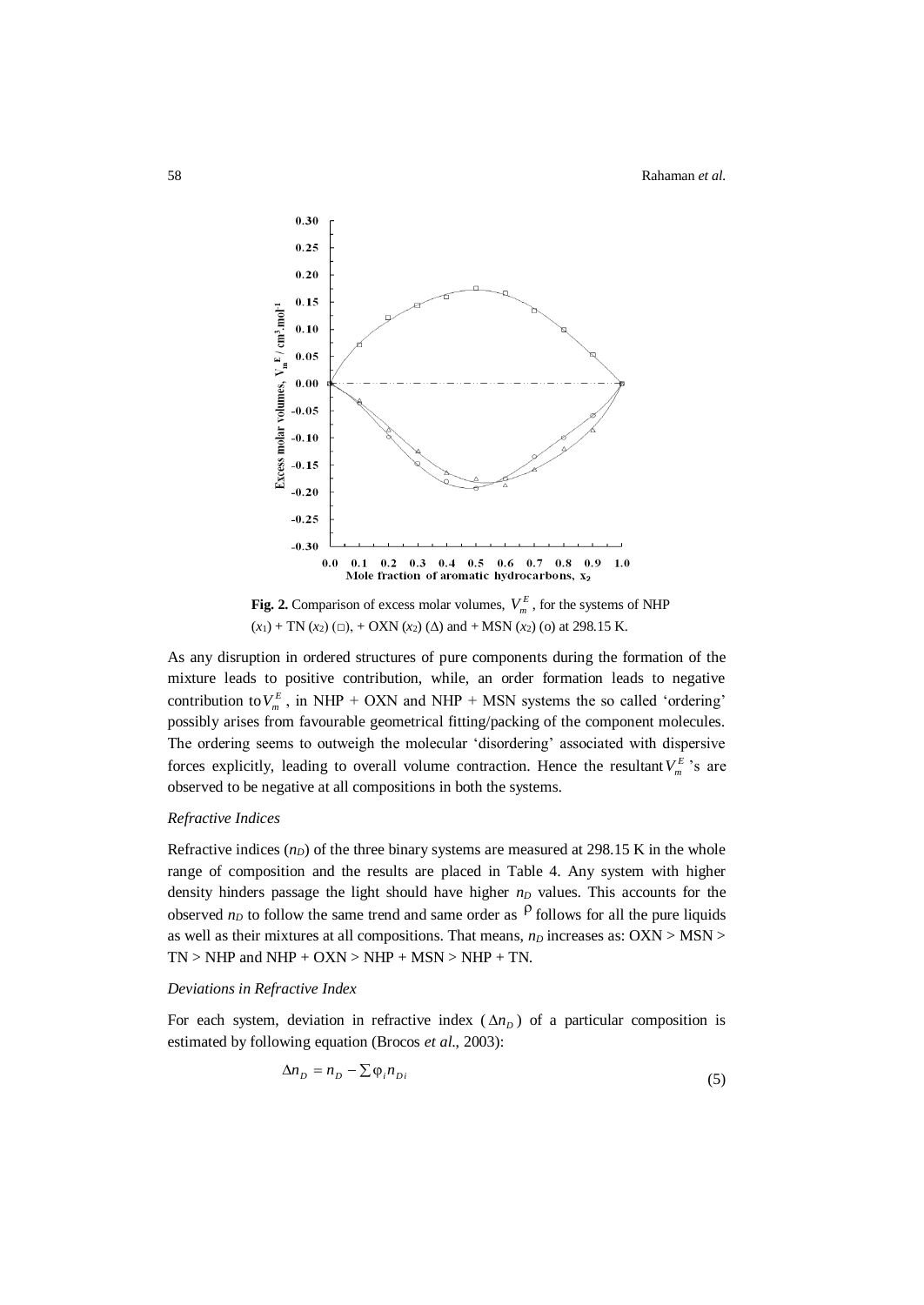where,  $\varphi_i$  and  $n_{D_i}$  represents the volume fraction and the refractive index of the i<sup>th</sup> component, respectively and  $n<sub>D</sub>$  represents the observed refractive index of the mixture and the values are listed in Table 4. Fig.3 compares the variation of  $\Delta n_D$  of the three systems against  $x_2$  at 298.15 K. For each system,  $\Delta n_p$ 's are fitted to the Redlich–Kister equation (3). In the whole range of composition the values of  $\Delta n_D$  are found to be negative for NHP + TN, whereas, they are positive for NHP + OXN and NHP + MSN.



Fig. 3. Comparison of deviation in refractive index,  $\Delta$ n<sub>D</sub> as a function of  $x_2$  for the systems of NHP  $(x_1)$  + TN  $(x_2)$  ( $\Box$ ), + OXN  $(x_2)$  ( $\Delta$ ) and + MSN  $(x_2)$  (o) at 298.15 K.

A qualitative interpretation of the above results may be put forward as follows. The results reflect that on mixing up of the aliphatic hydrocarbon with the aromatic ones, there is decrement in density in NHP + TN, but increment of  $\rho$  occurs in NHP + OXN and NHP + MSN systems at all compositions. This is just in accordance with volumetric studies of the present systems. Such results are also observed in other systems (Diaz *et al*., 2001; Fermeglia *et al*., 1999; [Aznarez](http://link.springer.com/search?facet-author=%22S.+Aznarez%22) *et al*., 1998; Jimenez *et al*., 2000; Yanes *et al*., 1989; Nain, 2008). Pineiro *et al*. (2000) and Brocos *et al*. (2003) shows that the negative deviations in  $\Delta n<sub>D</sub>$  values are considered due to the presence of weak interactions and positive deviations in  $\Delta n$  values indicate significant interaction between the components of the mixtures. Hence, the negative values of  $\Delta n<sub>D</sub>$  for NHP + TN system indicates there are weak interactions and the positive values of  $\Delta n_D$  for the latter two indicates there are significant interactions but their low values indicates such interactions are considered to be negligible.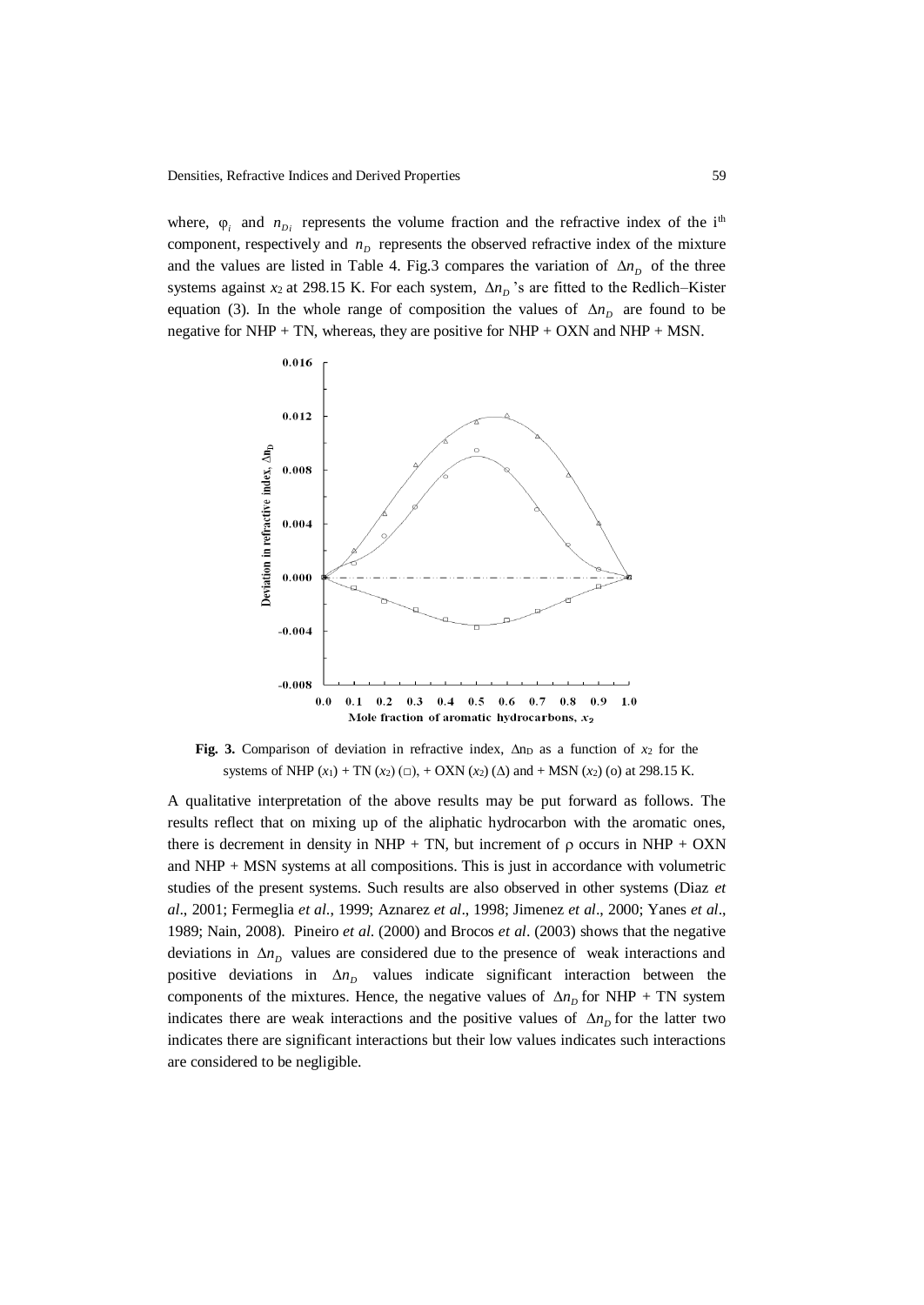**Table 4. Refractive Index (n<sub>D</sub>), deviations in refractive index (** $\Delta n_D$ **) and deviations in molar refraction** ( $\Delta R$ ) of the systems of NHP  $(x_1)$  + TN  $(x_2)$ , + OXN  $(x_2)$  and + MSN  $(x_2)$  for **different molar ratios at 298.15 K** 

| $x_2$                    | $n_{D}$        | $\Delta$ n <sub>D</sub> | ΔR                        | $x_2$  | $n_{D}$                                                     | $\Delta$ nd | ΔR                        | $x_2$  | $n_{D}$        | $\Delta$ nd | ΔR        |
|--------------------------|----------------|-------------------------|---------------------------|--------|-------------------------------------------------------------|-------------|---------------------------|--------|----------------|-------------|-----------|
| NHP $(x_1)$ + TN $(x_2)$ |                |                         | NHP $(x_1)$ + OXN $(x_2)$ |        |                                                             |             | NHP $(x_1)$ + MSN $(x_2)$ |        |                |             |           |
| 0.0000                   | 1.38485 0.0000 |                         | 0.0000                    |        |                                                             |             |                           |        |                |             |           |
| 0.1001                   |                |                         |                           |        | 1.39220 -0.0008 0.0167 0.1001 1.39670 0.0020 -0.0074 0.1000 |             |                           |        | 1.39649 0.0010 |             | $-0.0088$ |
| 0.1991                   |                |                         |                           |        | 1.39975 -0.0018 0.0293 0.2000 1.40962 0.0048 -0.0209 0.1993 |             |                           |        | 1.40916 0.0031 |             | $-0.0242$ |
| 0.3002                   | 1.40831        |                         |                           |        | $-0.0024$ 0.0353 0.3005 1.42390 0.0084 $-0.0317$ 0.3000     |             |                           |        | 1.42223 0.0052 |             | $-0.0376$ |
| 0.3996                   |                |                         |                           |        | 1.41722 -0.0031 0.0402 0.3999 1.43655 0.0101                |             | $-0.0430$ $0.4000$        |        | 1.43546 0.0075 |             | $-0.0472$ |
| 0.5000                   |                |                         |                           |        | 1.42693 -0.0038 0.0448 0.5000 1.44941 0.0116 -0.0469 0.5000 |             |                           |        | 1.44848 0.0095 |             | $-0.0518$ |
| 0.6000                   |                |                         |                           |        | 1.43848 -0.0032 0.0438 0.6002 1.46181 0.0121                |             | $-0.0514$ 0.5998          |        | 1.45820 0.0080 |             | $-0.0478$ |
| 0.6999                   |                |                         |                           |        | 1.45092 -0.0025 0.0362 0.7001 1.47256 0.0105 -0.0443 0.6992 |             |                           |        | 1.46648 0.0050 |             | $-0.0373$ |
| 0.8001                   |                |                         |                           |        | 1.46428 -0.0017 0.0272 0.8001 1.48255 0.0077                |             | $-0.0341$ 0.7990          |        | 1.47532 0.0025 |             | $-0.0279$ |
| 0.9001                   |                | 1.47877 -0.0007         |                           |        | 0.0151 0.9000 1.49235 0.0041 -0.0248 0.9000                 |             |                           |        | 1.48516 0.0006 |             | $-0.0169$ |
| 1.0000                   | 1.49396 0.0000 |                         | 0.0000                    | 1.0000 | 1.50226                                                     | 0.0000      | 0.0000                    | 1.0000 | 1.49628 0.0000 |             | 0.0000    |

#### *Deviations in molar refraction*

The molar refraction deviations,  $\Delta R$ , have been calculated from the following expressions (Baraldi *et al*., 2002):

$$
\Delta R = R_m - \left(x_1 R_1 + x_2 R_2\right) \tag{6}
$$

where, ρ  $^+$ I  $\rfloor$ 1 L L Γ  $^+$  $=\left(\frac{n_D-1}{2}, \frac{\lambda_1 m_1 + \lambda_2 m_2}{2}\right)$ 2 2  $1 \mid x M + x M$ *n*  $R = \frac{n}{2}$ *D*  $P_m = \frac{P_D}{r^2} = \frac{P_1 P_1}{r^2}$ , where, R<sub>1</sub> and R<sub>2</sub> represent the molar refractions of

components 1 and 2, respectively of the mixture. All the values are listed in Table 4 and Fig. 4 compares the  $\Delta R$  of the three systems against  $x_2$  at 298.15K. Concentration dependence of  $\Delta R$  of each of the mixtures is fitted to the Redlich–Kister equation (3).

In Fig. 4 all the  $\Delta R$  values like  $V_m^E$  are positive in NHP + TN system with maximum at  $x_2 \sim 0.5$ , exactly coinciding with the composition of maximum in its  $V_m^E$  vs.  $x_2$  curves. On the other hand, as there is volume contraction, following the  $V_m^E$ 's all the  $\Delta R$  values are negative for NHP + OXN and NHP + MSN systems with minima  $x_2 \sim 0.6$  and  $x_2 \sim 0.5$ , respectively. The correlation between  $\Delta R$  and  $V_m^E$  is further clarified by Fig. 5. The linear relationship between  $\Delta R$  and  $V_m^E$  for all the systems are as given below:  $y =$ 0.255*x*,  $R^2 = 0.993$ ;  $y = 0.272x$ ,  $R^2 = 0.994$  and  $y = 0.266x + 2 \times 10^{-5}$ ,  $R^2 = 0.995$ , respectively.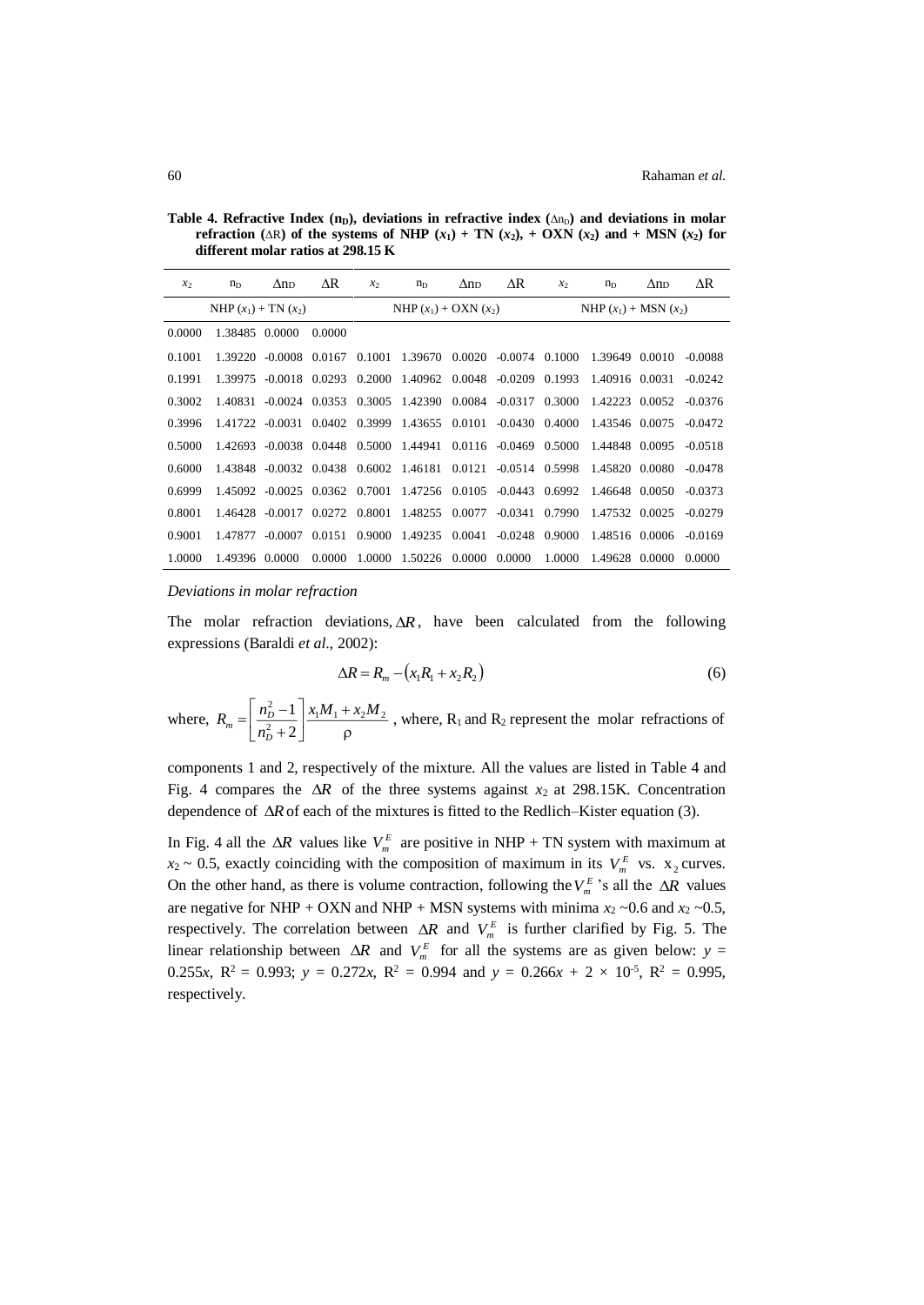| Property                                            | $A_0$     | $A_1$     | $A_2$     | $A_3$     | $A_4$     | $\rho$  |
|-----------------------------------------------------|-----------|-----------|-----------|-----------|-----------|---------|
| NHP $(x_1)$ + TN $(x_2)$                            |           |           |           |           |           |         |
| $V_{\rm m}^{E}$ / cm <sup>3</sup> mol <sup>-1</sup> | 0.6882    | $-0.0037$ | $-0.1383$ | $-0.2301$ | 0.2418    | 0.00497 |
| $\Delta n_D$                                        | $-0.0142$ | $-0.0009$ | 0.0152    | 0.0030    | $-0.0109$ | 0.00019 |
| $\Delta R / \text{cm}^3 \text{ mol}^{-1}$           | 0.1767    | 0.0176    | $-0.0317$ | $-0.0578$ | 0.0571    | 0.00128 |
| NHP $(x_1) + OXN(x_2)$                              |           |           |           |           |           |         |
| $V_{\rm m}^{E}$ / cm <sup>3</sup> mol <sup>-1</sup> | $-0.7261$ | $-0.1442$ | 0.3686    | $-0.2807$ | $-0.3717$ | 0.00759 |
| $\Delta n_{\rm p}$                                  | 0.0469    | 0.0154    | $-0.0153$ | $-0.0018$ | $-0.0098$ | 0.00030 |
| $\Delta R / \text{cm}^3 \text{ mol}^{-1}$           | $-0.1952$ | $-0.0609$ | 0.1019    | $-0.0697$ | $-0.1150$ | 0.00211 |
| NHP $(x_1)$ + MSN $(x_2)$                           |           |           |           |           |           |         |
| $V_{m}^{E}$ / cm <sup>3</sup> mol <sup>-1</sup>     | $-0.7653$ | 0.1382    | 0.5802    | $-0.4322$ | $-0.3563$ | 0.00354 |
| $\Delta n_D$                                        | 0.0361    | 0.0009    | $-0.0776$ | $-0.0080$ | 0.0581    | 0.00043 |
| $\Delta R / \text{ cm}^3 \text{ mol}^{-1}$          | $-0.2052$ | 0.0158    | 0.1773    | $-0.1029$ | $-0.1302$ | 0.00097 |

Table 5. Polynomial fitting coefficients of equation (3) and standard deviations,  $\sigma$  in equation (4) for the systems of NHP  $(x_1)$  + TN  $(x_2)$ , + OXN  $(x_2)$  and + MSN  $(x_2)$  at 298.15 K



Fig. 4. Comparison of deviations in molar refraction,  $\Delta R$  as a function of  $x_2$  for the systems of NHP  $(x_1)$  + TN  $(x_2)$  ( $\Box$ ), + OXN  $(x_2)$  ( $\Delta$ ) and + MSN  $(x_2)$  (o) at 298.15 K.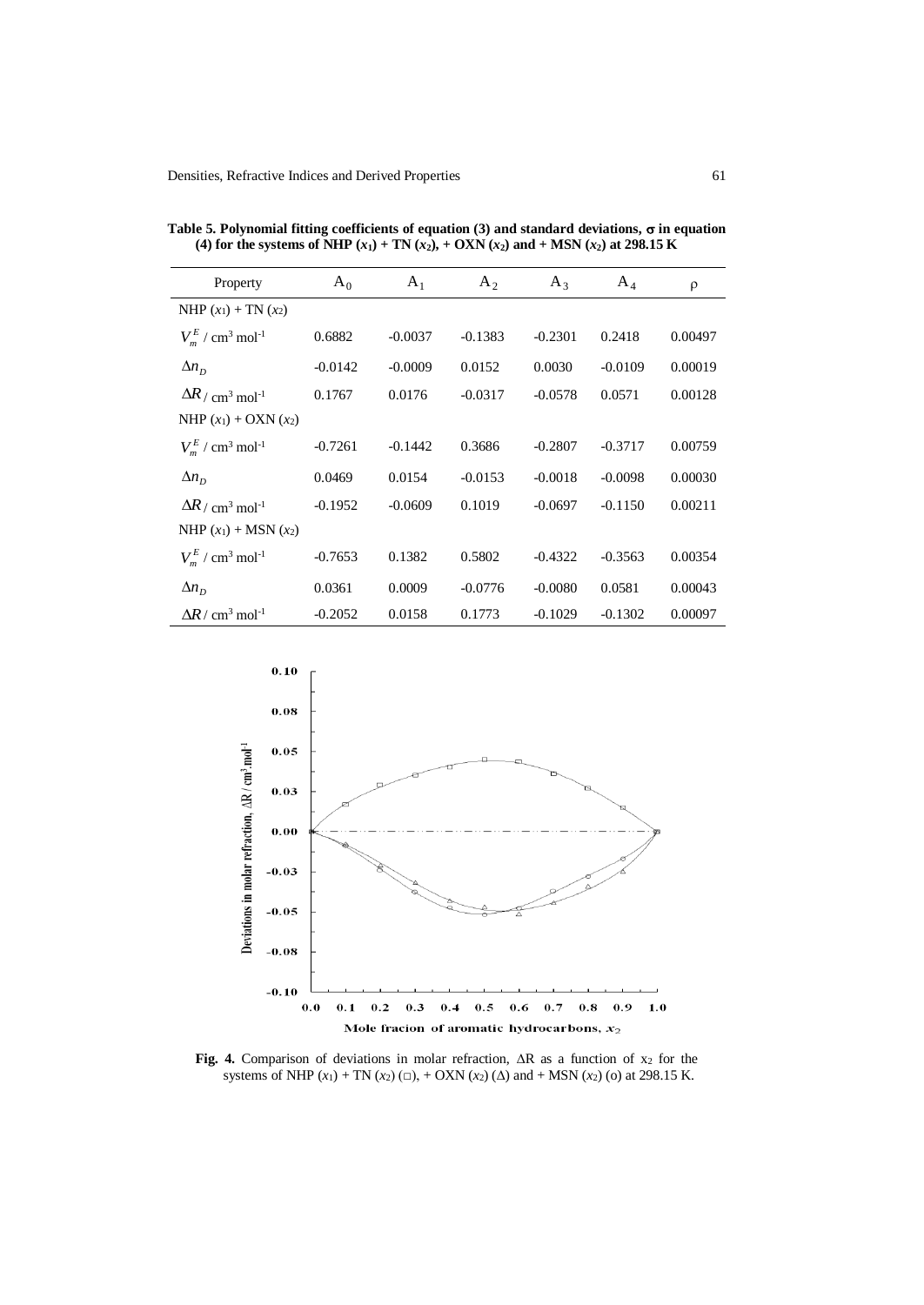

**Fig. 5.** Compative study of  $\Delta R$  vs.  $V_m^E$  for the systems of NHP ( $x_1$ ) + TN ( $x_2$ ) ( $\Box$ ), + OXN ( $x_2$ ) ( $\Delta$ ) and + MSN ( $x_2$ ) (o) at 298.15 K.

Thus, irrespective of the aromatic hydrocarbons all the systems show very close slope values. This indicates that whether there is volume expansion or volume contraction, overall interaction follows an equal order.

#### **Conclusion**

In NHP + TN system volume expansion takes place in the whole range of composition due to dominating dispersive forces  $V_m^E$  positive. On the other hand, in NHP + OXN and NHP + MSN systems, it is suggested that some 'favourable geometrical fitting' of the component molecules suppresses the dispersive forces to such an extent, so that, some negative contribution prevails in  $V_m^E$ . As a result, instead of expansion, contraction occurs in considerable amount due to their suitable molecular packings.

#### **Acknowledgement**

The authors gratefully acknowledge the financial grant from the Ministry of Science, Information and Communication Technology, Government of the People's Republic of Bangladesh, for the project "Physical Properties and Molecular Interactions in Liquid Systems".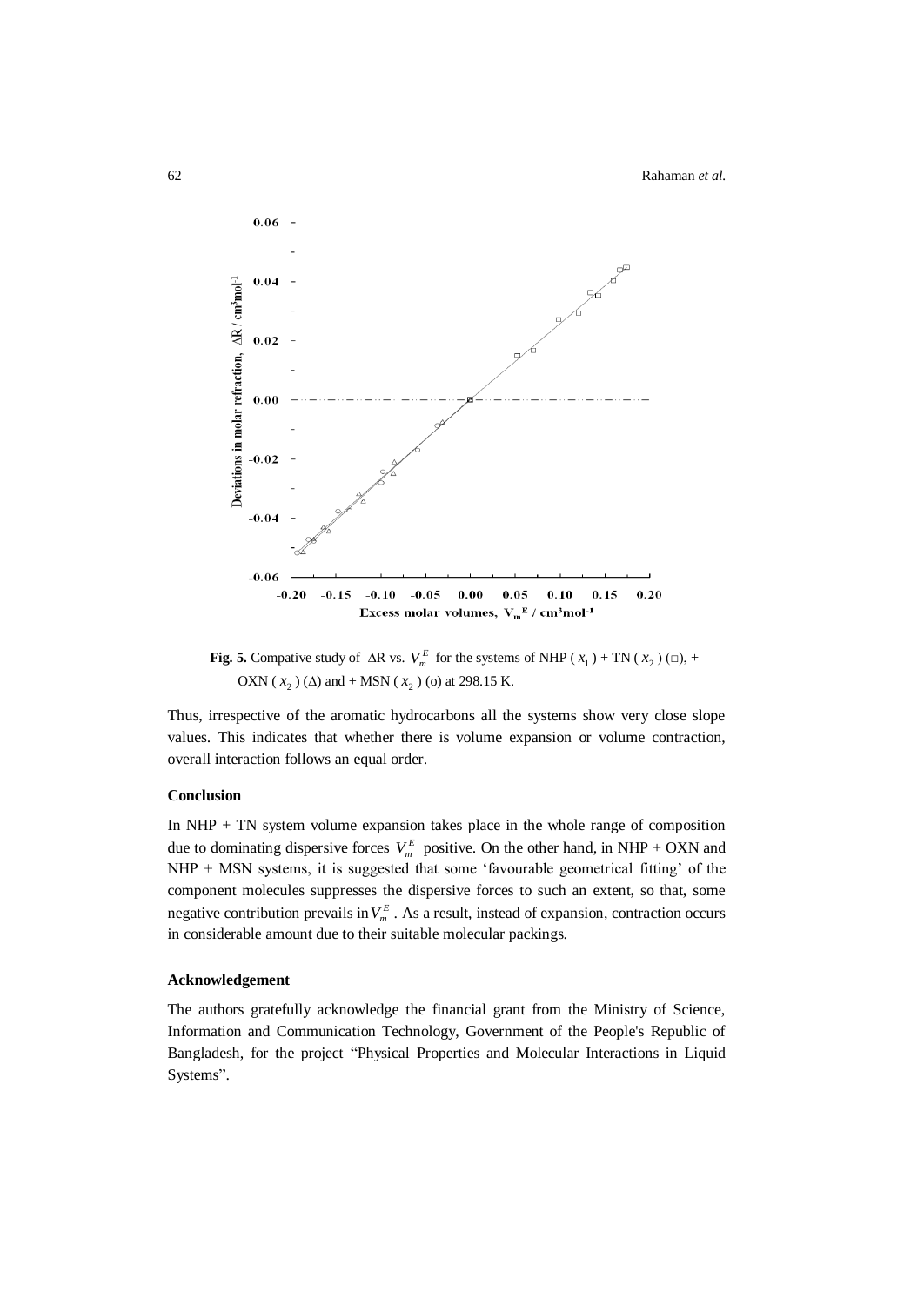Densities, Refractive Indices and Derived Properties 63

#### **References**

- Ali, A., S. Hyder, and A.K. Nain, (1999). Studies on molecular interactions in binary liquid mixtures by viscosity and ultrasonic velocity measurements at 303.15 K. *J. Mol. Liq.,* **79**: 89- 99.
- Al-Kandary, J.A., A.S. Al-Jimaz and A.M. Abdul-Latif, (2006). Excess molar volumes and refractive indices of (methoxybenzene + benzene, or toluene, or o-xylene, or m-xylene, or pxylene, or mesitylene) binary mixtures between T = (288.15 to 303.15) K. *J. Chem. Thermodyn.*, **38**: 1351-1361.
- Al-Kandary, J.A., A.S. Al-Jimaz and A.M. Abdul-Latif, (2006). [Viscosities, Densities, and Speeds](http://pubs.acs.org/doi/abs/10.1021/je060170c)  [of Sound of Binary Mixtures of Benzene, Toluene, o-Xylene, m-Xylene, p-Xylene, and](http://pubs.acs.org/doi/abs/10.1021/je060170c)  [Mesitylene with Anisole at \(288.15, 293.15, 298.15, and 303.15\) K.](http://pubs.acs.org/doi/abs/10.1021/je060170c) J. Chem. Eng. Data, **51**: 2074-2082.
- Aminabhavi, T.M. and K. Banerjee, (1999). [Density, Viscosity, Refractive Index, and Speed of](http://pubs.acs.org/doi/abs/10.1021/je980310l)  [Sound in Binary Mixtures of 1-Chloronaphthalene with Benzene, Methylbenzene, 1,4-](http://pubs.acs.org/doi/abs/10.1021/je980310l) [Dimethylbenzene, 1,3,5-Trimethylbenzene, and Methoxybenzene at \(298.15, 303.15, and](http://pubs.acs.org/doi/abs/10.1021/je980310l)  [308.15\) K.](http://pubs.acs.org/doi/abs/10.1021/je980310l) *J. Chem. Eng. Data*, **44**: 547-552.
- Aminabhavi, T.M. and V.B. Patil, (1997). Density, Refractive Index, Viscosity, and Speed of Sound in Binary Mixtures of Ethenylbenzene with Hexane, Heptane, Octane, Nonane, Decane, and Dodecane. *J. Chem. Eng. Data*, **42**(3): 641-646.
- [Aznarez,](http://link.springer.com/search?facet-author=%22S.+Aznarez%22) S., M.A. [Postigo,](http://link.springer.com/search?facet-author=%22M.+A.+Postigo%22) G.C. [Pedrosa,](http://link.springer.com/search?facet-author=%22G.+C.+Pedrosa%22) I.L. [Acevedo](http://link.springer.com/search?facet-author=%22I.+L.+Acevedo%22) and M. [Katz,](http://link.springer.com/search?facet-author=%22M.+Katz%22) (1998). [Densities, Refractive](http://link.springer.com/article/10.1023/A%3A1022667313669)  [Indexes, and Excess Properties of Mixing of the](http://link.springer.com/article/10.1023/A%3A1022667313669) *n*-Hexanol + Ethanenitrile + Dichloromethane [Ternary System at 25°C.](http://link.springer.com/article/10.1023/A%3A1022667313669) *J. Sol. Chem.*, **27**: 949-964.
- Baragi, J.G. and M.I. Aralaguppi, (2006). Excess and deviation properties for the binary mixtures of methylcyclohexane with benzene, toluene, p-xylene, mesitylene, and anisole at  $T = (298.15,$ 303.15, and 308.15) K. *J. Chem. Thermodyn.*, **38**: 1717-1724.
- Baraldi, P., M.G. Giorgini, D. Manzini, A. Marchetti and L. Tassi, (2002). Density, refractive index, and related properties for butanone/*n*-hexane binary mixtures at various temperatures. *J. Sol. Chem.*, **31:** 873-893.
- [Baylaucq,](http://link.springer.com/search?facet-author=%22A.+Baylaucq%22) A., C. [Boned,](http://link.springer.com/search?facet-author=%22C.+Boned%22) P. [Dauge](http://link.springer.com/search?facet-author=%22P.+Dauge%22) and B. [Lagourette,](http://link.springer.com/search?facet-author=%22B.+Lagourette%22) (1997). [Measurements of the viscosity and](http://link.springer.com/article/10.1007/BF02575198)  [density of three hydrocarbons and the three associated binary mixtures versus pressure and](http://link.springer.com/article/10.1007/BF02575198)  [temperature.](http://link.springer.com/article/10.1007/BF02575198) *Int. J. Thermophysics*, **18**(1): 3-23.
- Bhatia, S.C., R. Rani and R. Bhatia, (2011). Viscosities, densities, speeds of sound and refractive indices of binary mixtures of o-xylene, m-xylene, p-xylene, ethylbenzene and mesitylene with 1 decanol at 298.15 and 308.15 K. *J. Mol. Liq.*, **159**: 132-141.
- Brocos, P., A. Pineiro, R. Bravo and A. Amigo, (2003). Refractive indices, molar volumes and molar refractions of binary liquid mixtures: concepts and correlations. *Phys. Chem. Chem. Phys.*, **5**: 550-557.
- Diaz, C., B. Ortega, G. Marino and J. Tojo, (2001). Densities, refractive indices, and derived properties of (cyclohexane, or *n*-heptane + an aromatic hydrocarbon) at  $T = 298.15$  K. *J. Chem. Thermodyn.*, **33(9)**: 1015-1026.
- Díaz, C., A. Dominguez and J. Tojo, (2002). [Phase Equilibria of the Binary Systems](http://pubs.acs.org/doi/abs/10.1021/je010295b) 1-Hexene [with o-Xylene, m-Xylene, p-Xylene, Toluene, and Ethylbenzene at 101.3 kPa.](http://pubs.acs.org/doi/abs/10.1021/je010295b) J. Chem. Eng. Data, **47**(4): 867-871.
- Dominguez, M., J. Pardo, M.C. Lopez, F.M. Royo and J.S. Urieta, (1996). Viscosities of the ternary mixture (1-butanol + *n*-hexane + 1-butylamine) at the temperatures 298.15 and 313.15 K. *Fluid Phase Equilib.,* **124**: 147-159.
- Fermeglia, M. and G. Torriano, (1999). [Density, Viscosity, and Refractive Index for Binary](http://pubs.acs.org/doi/abs/10.1021/je9900171)  [Systems of n-C16 and Four Nonlinear Alkanes at 298.15 K.](http://pubs.acs.org/doi/abs/10.1021/je9900171) J. Chem. Eng. Data, **44**: 965-969.